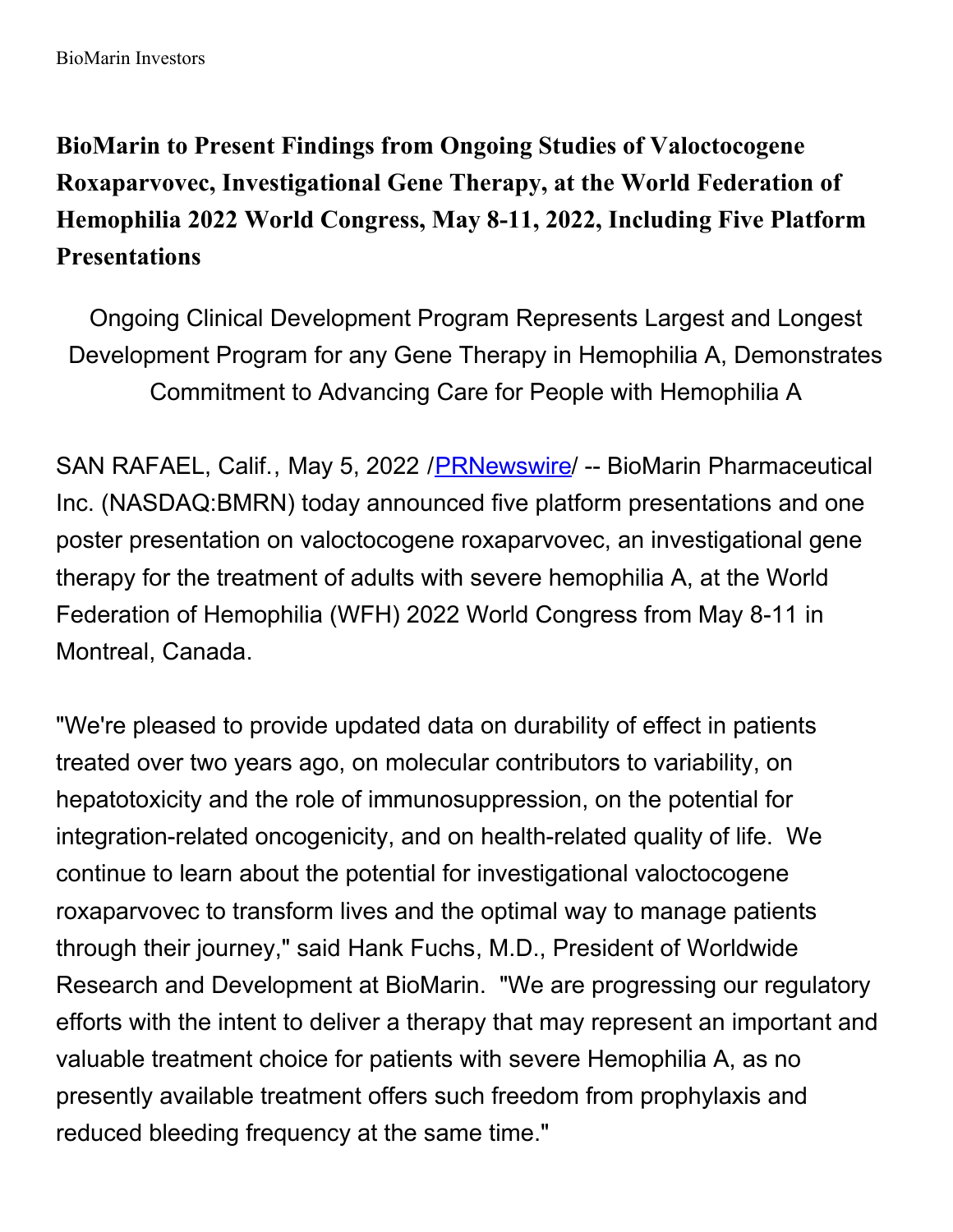"BioMarin is generating valuable data about investigational valoctocogene roxaparvovec that potentially could enable shared decision making between physicians and patients on what is the best therapy in each personal situation," said Professor Wolfgang Miesbach, Head of the Department of Coagulation Disorders and the Comprehensive Care Haemophilia Centre at the Goethe University Hospital in Frankfurt/Main, Germany.

Presentation of data at WFH follows positive two-year results from the ongoing, global phase 3 GENEr8-1 study of valoctocogene roxaparvovec presented at a medical meeting earlier in the year, as well as publication of one-year results from the pivotal clinical trial in the *New England Journal of Medicine* in March 2022.

BioMarin's presentations at WFH include:

### **Platform Presentations**

## **Immune suppression following gene therapy in Hemophilia**

Professor Wolfgang Miesbach, Head of the Department of Coagulation Disorders and the Comprehensive Care Haemophilia Centre, Goethe University Hospital, Frankfurt/Main, Germany *Monday, May 9, 2022, 1:30 -2:30 PM ET*

**Exploratory analyses of healthy liver biopsies and a single case of parotid acinar cell carcinoma do not identify a role for valoctocogene roxaparvovec vector insertion in altering cell growth**

Kevin Eggan, Group Vice President, Head of Research and Early [Development](https://c212.net/c/link/?t=0&l=en&o=3527075-1&h=2191914561&u=https%3A%2F%2Fcongress.wfh.org%2Ffullprogram%2F%23sp100413&a=Kevin+Eggan%2C+Group+Vice+President%2C+Head+of+Research+and+Early+Development+%2F+BioMarin) / BioMarin *Monday, May 9, 2022, 1:30 -2:30 PM ET*

## **Health-related quality of life over 2 years following valoctocogene**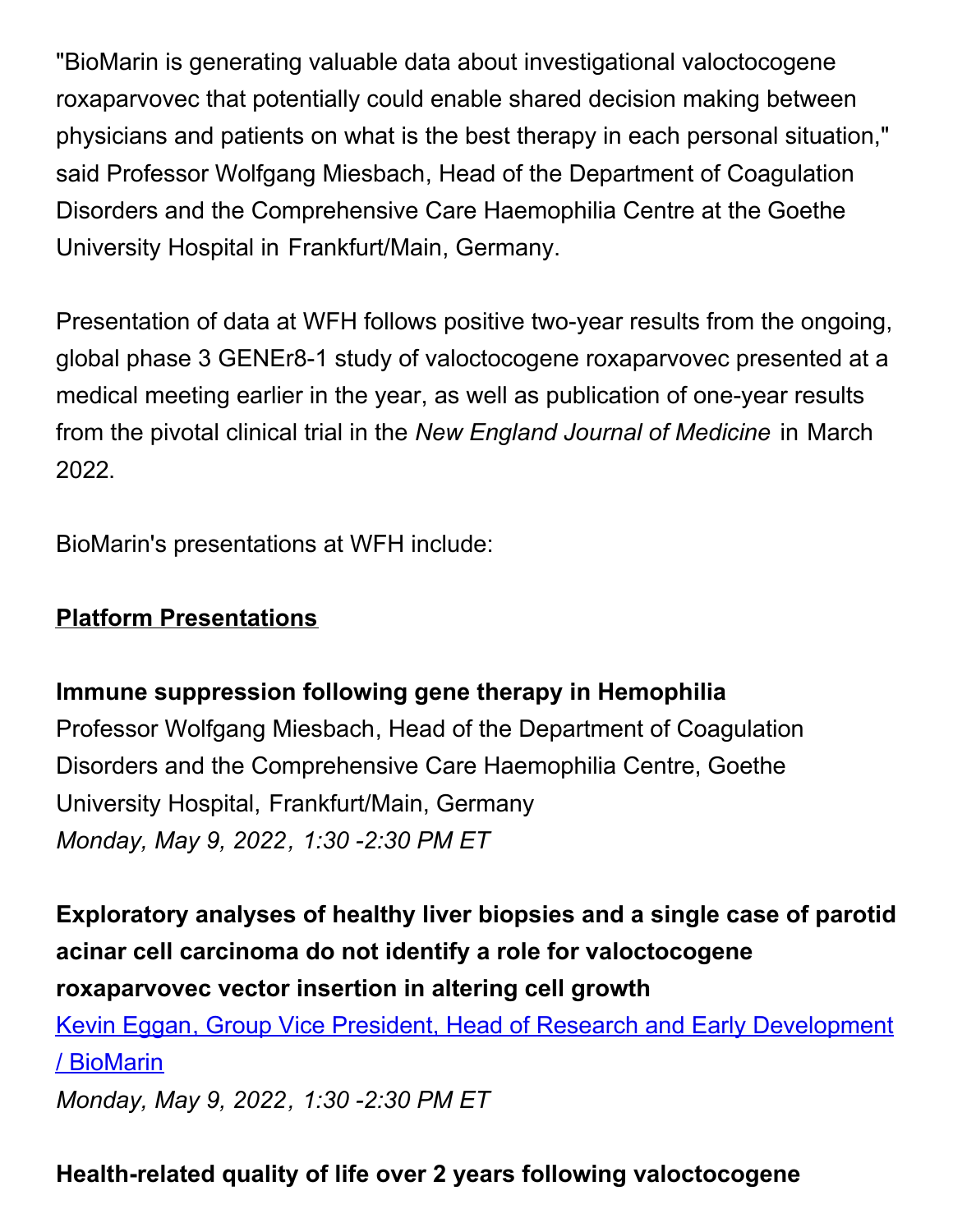# **roxaparvovec adeno-associated virus gene transfer for severe hemophilia A: Results from GENEr8-1**

Dr. Amy Dunn, Director of Pediatric Hematology, Nationwide Children's Hospital, Columbus, Ohio *Tuesday, May 10, 2022, 1:30-2:30 PM ET*

**Human liver biopsy analysis showed interindividual variability in transgene mRNA and protein production following adeno-associated virus gene therapy for hemophilia A**

Sylvia Fong, Head of Hematology Research, BioMarin *Wednesday, May 11, 2022, 1:30 -2:30 PM ET*

**Interim 52-week analysis of immunogenicity to the vector capsid and transgene-expressed human FVIII in GENEr8-1, a phase 3 clinical study of valoctocogene roxaparvovec, an AAV5-mediated gene therapy for hemophilia A**

Brian Long, Principal Scientist, Clinical Immunology, BioMarin *Wednesday, May 11, 2022, 4-5 PM ET*

## **Poster Presentation**

**Use of immunosuppressives in patients with hemophilia receiving gene therapy: Evidence generation using a mixed-methods approach** Professor Wolfgang Miesbach, Head of the Department of Coagulation Disorders and the Comprehensive Care Haemophilia Centre, Goethe University Hospital, Frankfurt/Main, Germany

## **BioMarin-Sponsored Symposia**

Gene Therapy Clinical Trial Patient Journey: A Look Into Shared Decision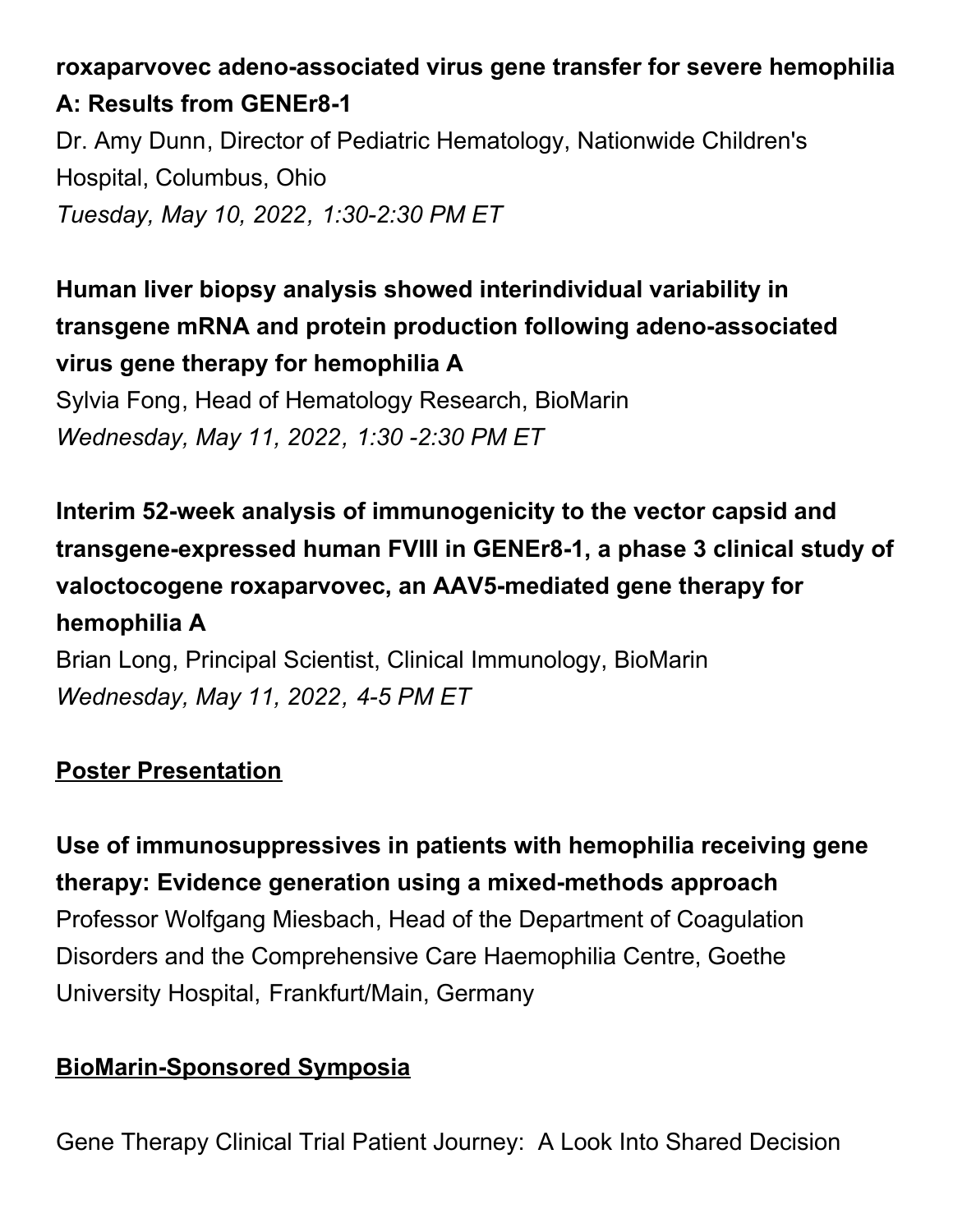# Making *Monday, May 9, 12:15 – 1:15 PM ET*

## **About Hemophilia A**

People living with hemophilia A lack sufficient functioning Factor VIII protein to help their blood clot and are at risk for painful and/or potentially life-threatening bleeds from even modest injuries. Additionally, people with the most severe form of hemophilia A (FVIII levels <1%) often experience painful, spontaneous bleeds into their muscles or joints. Individuals with the most severe form of hemophilia A make up approximately 50 percent of the hemophilia A population. People with hemophilia A with moderate (FVIII 1-5%) or mild (FVIII 5-40%) disease show a much-reduced propensity to bleed. The standard of care for individuals with severe hemophilia A is a prophylactic regimen of replacement Factor VIII infusions administered intravenously up to two to three times per week or 100 to 150 infusions per year. Despite these regimens, many people continue to experience breakthrough bleeds, resulting in progressive and debilitating joint damage, which can have a major impact on their quality of life.

Hemophilia A, also called Factor VIII deficiency or classic hemophilia, is an Xlinked genetic disorder caused by missing or defective Factor VIII, a clotting protein. Although it is passed down from parents to children, about 1/3 of cases are caused by a spontaneous mutation, a new mutation that was not inherited. Approximately 1 in 10,000 people have Hemophilia A.

## **About BioMarin**

BioMarin is a global biotechnology company that develops and commercializes innovative therapies for people with serious and life-threatening rare diseases and medical conditions. The Company selects product candidates for diseases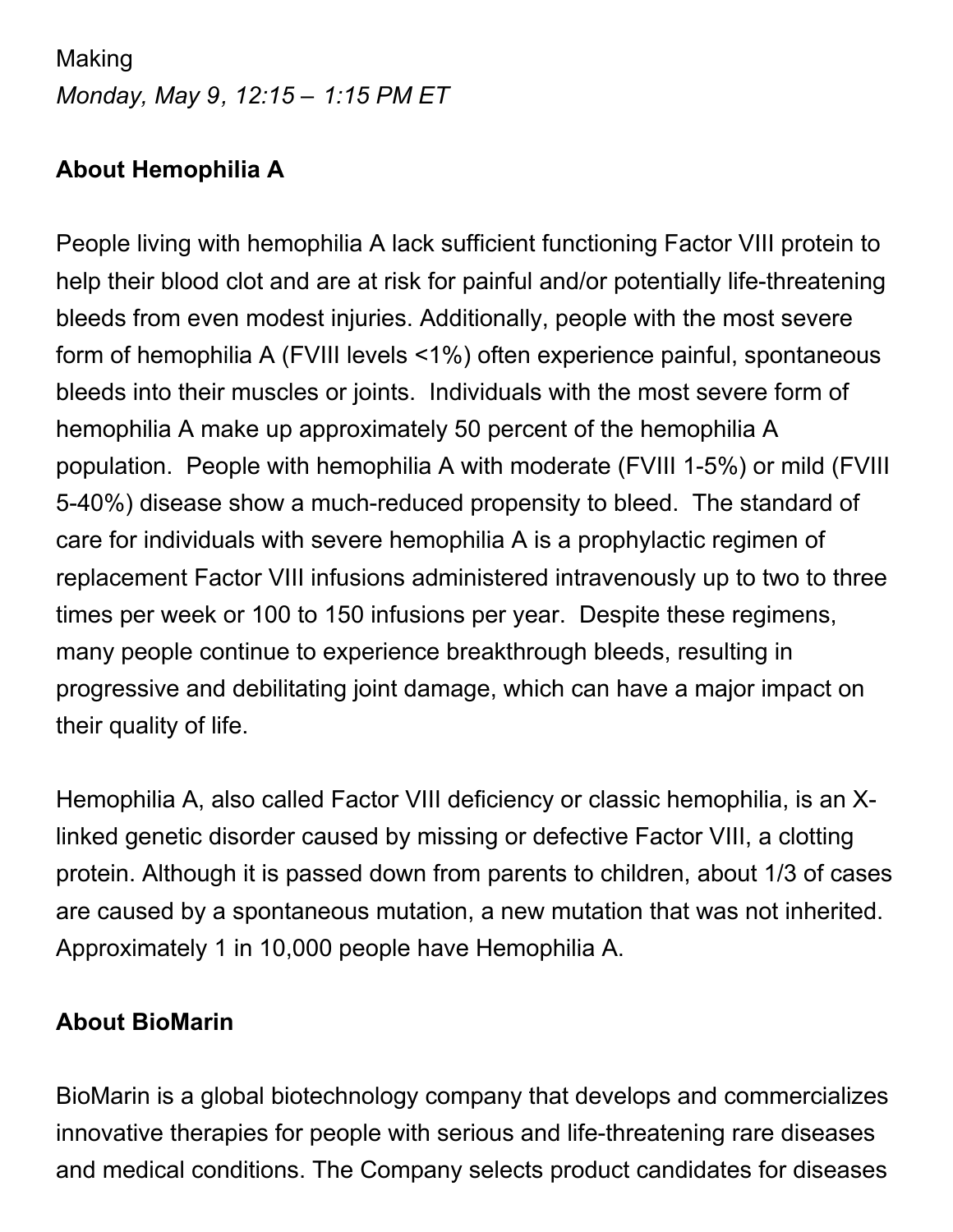and conditions that represent a significant unmet medical need, have wellunderstood biology and provide an opportunity to be first-to-market or offer a significant benefit over existing products. The Company's portfolio consists of seven commercial products and multiple clinical and preclinical product candidates for the treatment of various diseases. For additional information, please visit [www.biomarin.com](https://c212.net/c/link/?t=0&l=en&o=3527075-1&h=645389745&u=http%3A%2F%2Fwww.biomarin.com%2F&a=www.biomarin.com).

#### **Forward Looking Statements**

This press release contains forward-looking statements about the business prospects of BioMarin Pharmaceutical Inc., including without limitation, statements about: the data presented at WFH, including the five platform presentations, one poster, and one BioMarin sponsored symposia, the development of BioMarin's valoctocogene roxaparvovec program generally, the impact of valoctocogene roxaparvovec gene therapy for treating patients with severe hemophilia A and the potential to transform the lives of these patients and the ongoing clinical programs generally. These forward-looking statements are predictions and involve risks and uncertainties such that actual results may differ materially from these statements. These risks and uncertainties include, among others: results and timing of current and planned preclinical studies and clinical trials of valoctocogene roxaparvovec, including final analysis of the above data and additional data from the continuation of these trials and the entire development program, including further assessment of safety events, any potential adverse events observed in the continuing monitoring of the patients in the clinical trials; the content and timing of decisions by the FDA, the EMA and other regulatory authorities; the content and timing of decisions by local and central ethics committees regarding the clinical trials; our ability to successfully manufacture valoctocogene roxaparvovec; and those factors detailed in BioMarin's filings with the Securities and Exchange Commission (SEC), including, without limitation, the factors contained under the caption